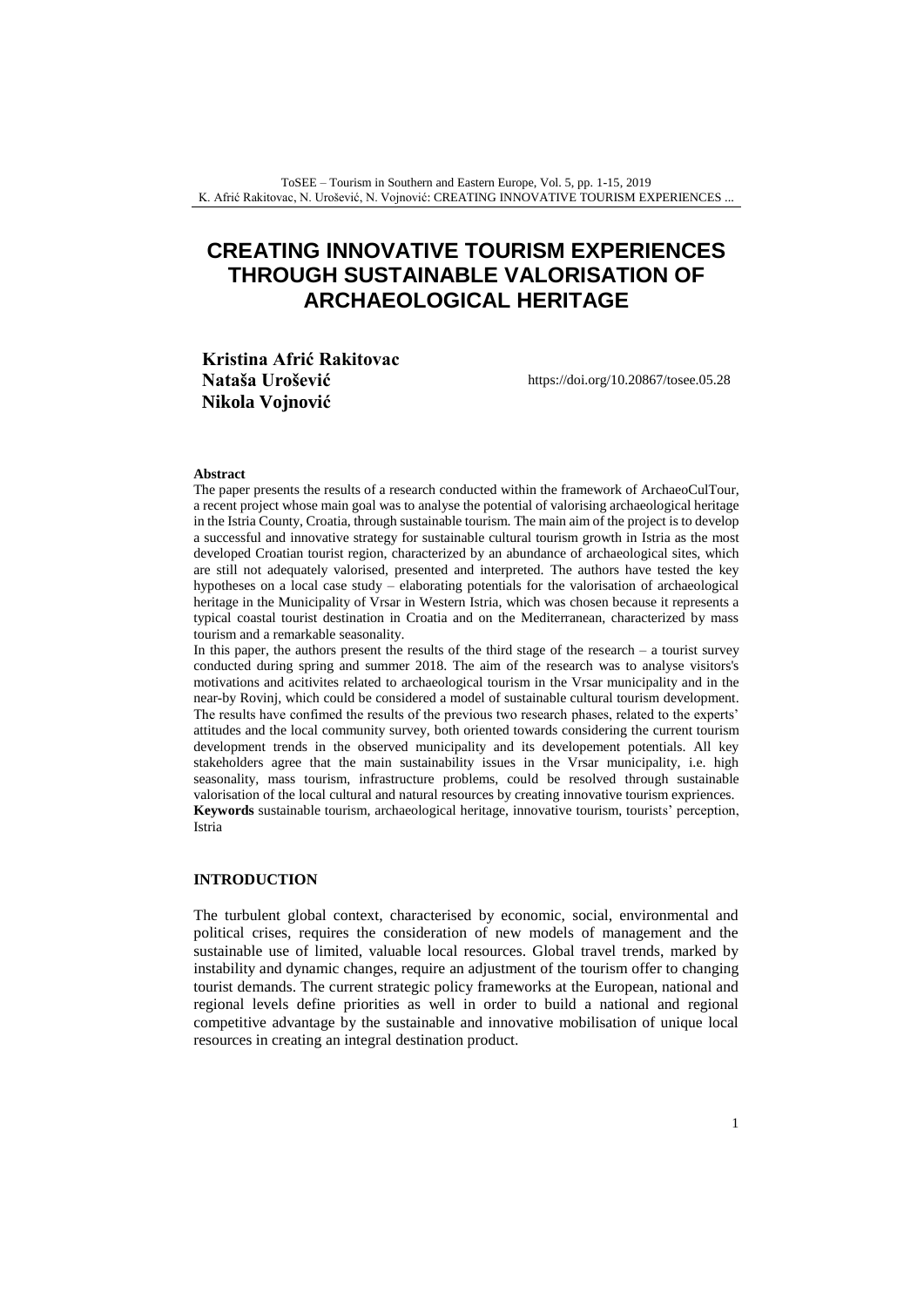Although the beginnings of tourism development in our region were characterized by some specific types of tourism (health and cultural tourism), which did not have a seasonal character, today Croatia is still positioned and recognized mostly as a summer destination. Such drastic seasonality, at the same time, represents a serious threat to the sustainability of the natural, cultural and social environment. On the other hand, while realizing almost a quarter of GDP from tourism, the country should ensure more sustainable ways of valorising its main capital and competitive advantage – the preserved natural and cultural heritage.

Extending the tourist season and transforming Croatia into a year-round destination are the main goals of the current *Tourism Development Strategy of the Republic of Croatia*. According to this strategic document, Croatia is a typical example of a mature tourist destination, dominated by one product ("the sun and the sea") with a highly seasonal business period, which is characteristic for warm countries by the sea, primarily in the Mediterranean and the Adriatic (Ministry of Tourism, 2013).

In such a context, certain specific forms of tourism, which already marked the history of Croatian tourism, could be analysed as a sustainable alternative to seasonal mass tourism and a positive generator of change. The proposed hypothesis is that sustainable cultural tourism, which 'cares for the culture it consumes while culturing the consumer' (Richards, 2007: 1), could strengthen the identity and economy of the local community, create new jobs, increase the quality of life of the local residents and visitors' enjoyment, improve the image of a place and extend the season.

The paper presents the results of a research conducted within the framework of ArchaeoCulTour, a recent project whose main goal was to analyse the potential of valorising archaeological heritage in the Istria County, Croatia, through sustainable tourism. The main aim of the project is to develop a successful and innovative strategy for sustainable cultural tourism growth in Istria as the most developed Croatian tourist region, characterized by an abundance of archaeological sites, which are still not adequately valorised, presented and interpreted. The authors have tested the key hypotheses on a local case study – elaborating potentials for the valorisation of archaeological heritage in the Municipality of Vrsar in Western Istria, which was chosen because it represents a typical coastal tourist destination in Croatia and on the Mediterranean, characterized by mass tourism and a remarkable seasonality.

Building on a comparative analysis of the European, as well as regional and national, best practice in the valorisation of this specific category of heritage, the authors proposed an innovative research methodology, which included a hybrid methodological approach, combining qualitative and quantitative methods involving all interested stakeholders (the local community, visitors, experts). The research included workshops involving all key stakeholders, whose main purpose was to define the current situation, the main problems, and development priorities. Interviews and focus groups with experts were supplemented by a local community survey and questionnaires for tourists, in which the attitudes towards the key attractions and development resources were explored, as well as the most appropriate models of sustainable tourism development. In this paper, the authors present the results of the third stage of the research  $-$  a tourist survey conducted during the summer of 2018. The aim of the research was to analyse visitors's motivations and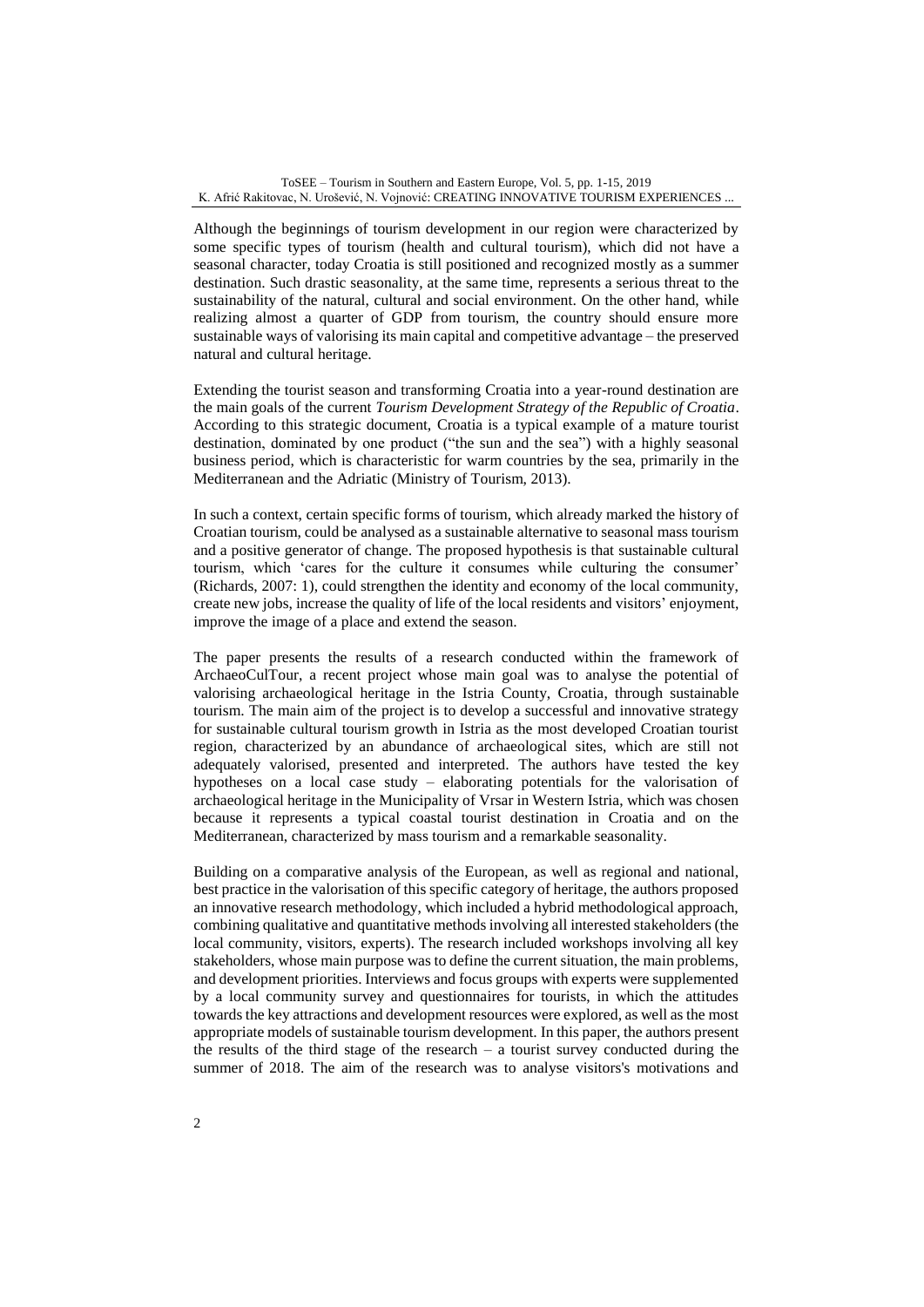acitivites related to archaeological tourism in the Vrsar municipality and in the near-by Rovinj, which could be considered a model of sustainable cultural tourism development.

# **1. LITERATURE REVIEW**

Seasonality is one of the most important professional and scientific topics in the research of the tourism phenomenon. From the tourism scholars point of view, seasonality can be defined as a temporal imbalance in tourism, which may be expressed in terms of tourists' arrivals and overnights, visitors' and tourists' expenditures, traffic on roads, ports, airports and other forms of transportation, employment and admissions to attractions and tourist regions (Butler, 2001: 5). Seasonality is influenced by natural causes such as the climate, weather conditions, biological cycles (animal migrations) and sociocultural causes such as religious, social and political events, school and other holidays, lifestyles, and the pricing and promotion policies (Bar-On, 1999: 437).

The majority of tourist regions and countries, Croatia included, experience seasonal patterns of tourist activities (Baum and Lundtorp, 2001: 2; Jang, 2004: 819; Chung, 2009: 83; Kožić, 2013: 470). In the case of Croatia, seasonality is caused by the weather and climate conditions and the school holidays in the nearby emitting tourist regions of Central and Western Europe as the main market of Croatian tourism. Consequently, the summer season prevails in Croatia, meaning that 85 % of tourist activities is based on the Sun and Sea Model (Croatian Government, 2013: 8) and strictly spatially concentrated on the narrow coastal strip and islands in the Adriatic seaside resorts of Istria, Kvarner and Dalmatia (Curić et al., 2012: 25; Vojnović, 2018: 31).

There are numerous Croatian and international publications which have offered scientific and professional suggestions, development models and potential solutions in order to reduce the negative implications of seasonality in the contemporary tourism demand (Jang, 2004: 819; Chung, 2009: 83; Čavlek et al., 2010: 139; Klarin, 2018: 44). Nevertheless, for the current scientific project and specific research, the most valuable are publications dealing with the Mediterranean seaside resorts similar to the Municipality of Vrsar and the western coast of the Istrian region, and research that considers the cultural, creative and archaeological tourism in the Mediterranean as development models and tools for reducing seasonality.

The authors assumed that sustainable cultural tourism, which 'cares for the culture it consumes while culturing the consumer' (Richards, 2007: 1), as a sustainable alternative to mass tourism, could strengthen the identity and economy of the local community, create new jobs, increase the quality of life of local residents and a visitor's enjoyment, improve the image of a place and extend the season.

*Archaeotourism* or *archaeological tourism* is an alternative type of cultural tourism that aims at promoting the passion for protection and valorisation of historical sites. It offers the traveller an unforgettable experience through intensive courses about these specialized manifestations of human knowledge. The passion for history and heritage can be manifested in tourism through offering the excavation of as yet undiscovered finds, which puts the traveller in a position to directly experience the practice of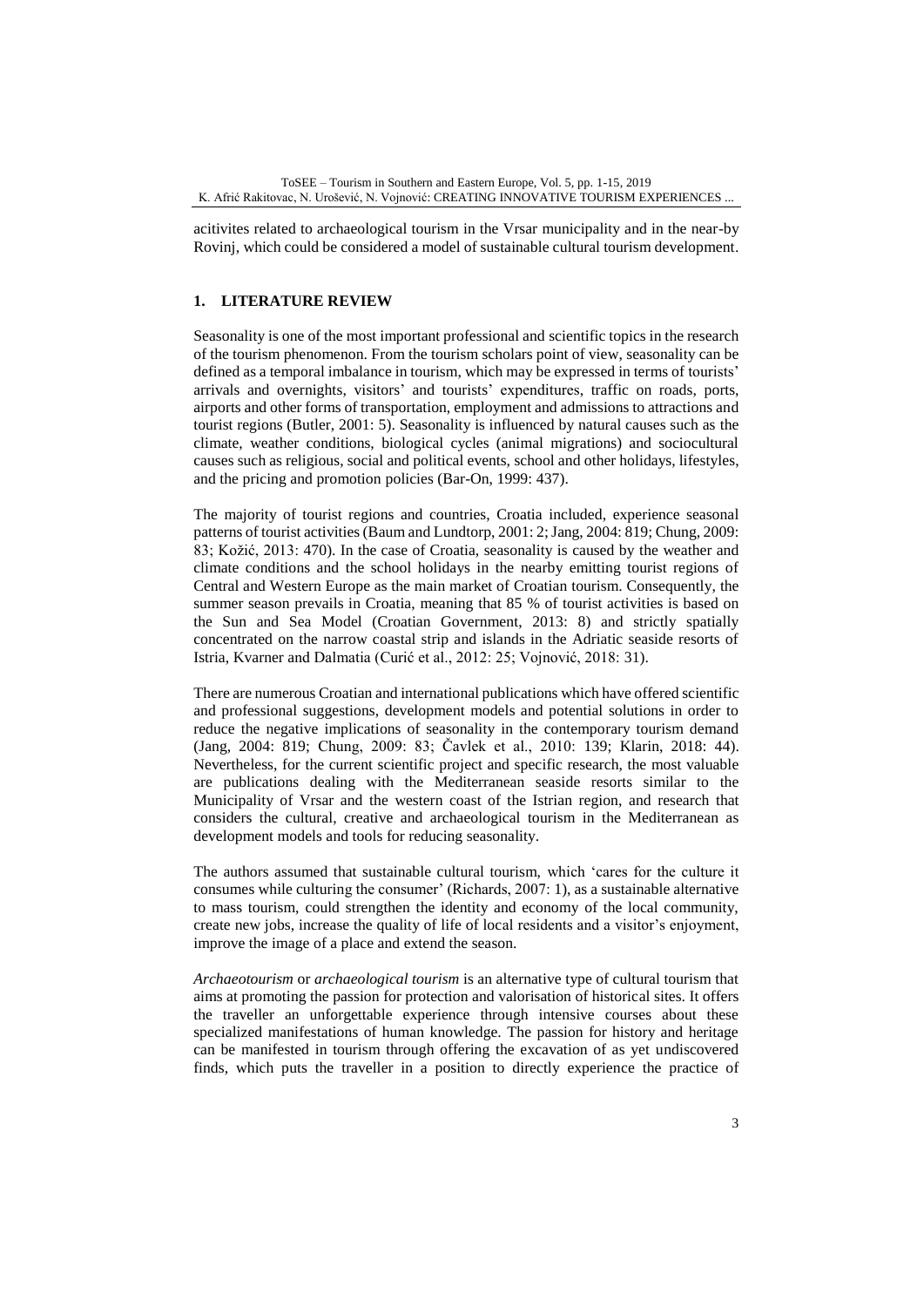archaeology while learning a new skill. On the other hand, archaeological tourism also implies simply visiting archaeological sites, museums, interpretation centres, reenactments of historical events, festivals, theatres, and all those products connected with promoting archaeology to the public (Jelinčić, in: Mihalić, 2009: 27-28). Archaeological tourism resources include: sites on the World Heritage List, the protected urban entities and monuments, archaeological sites and archaeological landscapes, museums and archaeological parks, as well as different 'living history' events and manifestations.

In that sense, archaeological tourism can be seen as a form of creative tourism, i.e. tourism which offers visitors the opportunity to develop their creative potential through active participation in courses and learning experiences, which are characteristic of the holiday destination where they are taken (Raymond and Richards, 2000). As a complement to cultural tourism, *creative tourism* refers to travel directed towards an engaged and authentic experience, with participative learning in the arts, heritage, or special character of a place, and it provides a connection with those who reside in this place and create this living culture (UNESCO, 2006). These specific forms of cultural and creative tourism allow the diversification of the tourist offer without any investment, just by optimizing the existing tangible and intangible heritage. Besides supporting quality tourism endowed with a high added value and purchasing power, based on authenticity and sustainability of local culture, its deseasonalizing character allows a better distribution of the tourist activity along the year. The cultural, creative and archaeological tourism could bring more skilled, experienced and educated tourists, who are looking for more interactivity. Such visitors want to experience the local culture by participating in artistic and creative activities and combining many types of tourism during the same journey: creative, culinary, eco-tourism and slow tourism.

All these characteristics of the mentioned specific forms of tourism, which value and enrich the natural, cultural and human resources instead of exploiting them in an unsustainable way could help to resolve the mentioned key problems of tourism in Istria and Croatia, and in the other similar Mediterranean destinations: high seasonality and concentration on the coast, as well as an inadequate valorisation of the key local resources, including archaeological heritage.

However, cultural, heritage and archaeological tourism in the Mediterranean seaside and coastal destinations and regions are considered as development models and tools in reducing seasonality in a very few scientific papers. Among them, the most important and influential are papers on the Andalusia region in Spain (Cisneros- Martínez and Fernández-Morales, 2013) and Sicily in Italy (Cuccia and Rizzo, 2011). In the study of the seasonal concentration on the Andalusian coastline in the summer, the analysis was conducted by separating tourists according to their main travel motivation, and distinguishing the sun-and-sand tourists from the cultural and other segments of tourists, based on their place of origin and on the coast they decided to visit. Among the main results in Andalusia, given the heterogeneity of the groups of tourists, it was found that it was much more effective to separate the tourist segments by their main travel motivation. The cultural segment was the most favourable for deseasonalisation, especially among domestic tourists, while with foreigners the same deseasonalising effect was not present in all the coasts analysed. The study of the cultural destinations of Sicily focuses on cultural attractiveness of tourism destinations as a particular aspect of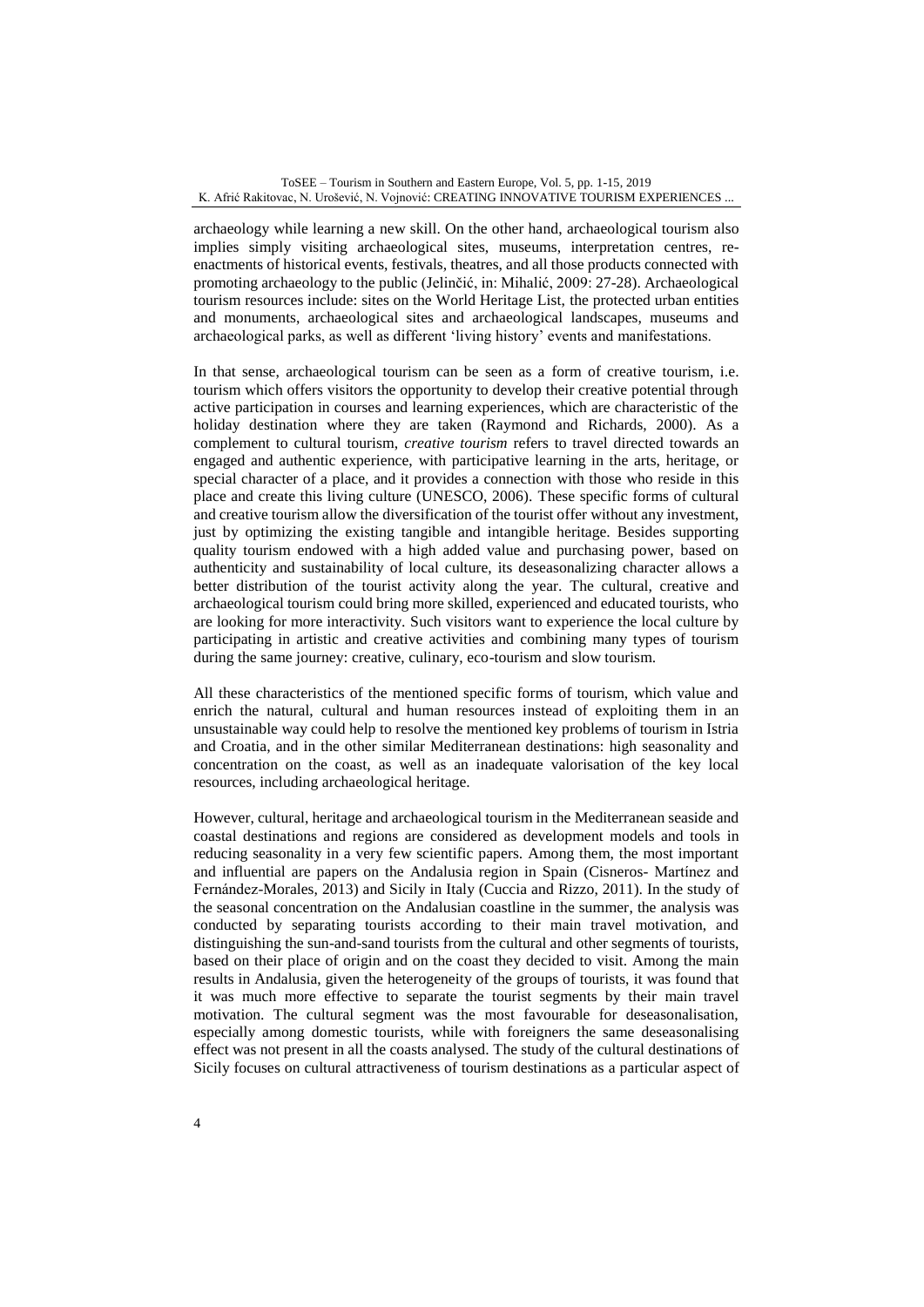tourism supply, and aims to evaluate the role of cultural tourism in tourism seasonality. The seasonality and tourist presence in different destinations in Sicily is analysed according to destinations' various degrees of cultural attractiveness. The main results show that the contribution of cultural heritage in reducing tourism seasonality is rather limited in destinations close to the sea. On the other hand, seasonality is more limited in minor heritage sites.

In addition, there are very few domestic scientific studies and strategic documents on the interrelatedness between reducing seasonality and the cultural, heritage and archaeological tourism as specific forms of tourism in Croatia. Among those few are "Strategy for development of cultural tourism" (Tomljenović et al., 2003) and studies about the possibilities of cultural tourism development in Croatia (Tomljenović, 2006) and the Istrian region (Vojnović, 2015), on the tourism function of cultural heritage (Vrtiprah, 2006; Gredičak, 2008) and characteristics of the tangible cultural heritage valuation process in tourism (Matečić, 2016). A significant monograph on this topic is "Models of valorisation of cultural heritage in sustainable tourism" (Urošević and Afrić Rakitovac, 2017).

Furthermore, in this scientific research, it is important to review the literature on tourists' attitudes. Although scientific and professional publications on tourists' perceptions of tourism regions and country are relatively numerous, there is little literature on tourists' attitudes and perceptions regarding sustainability attributes in the cultural, heritage and archaeological tourism destinations. The most significant contributions on this topic were made by Poria et al. (2004), clarifying heritage tourism by identifying and segmenting the reasons for visiting heritage sites. Similarly, Poria et al. (2006 and 2013) explored the motivations of potential visitors to heritage sites and tourists' perceptions of the world heritage sites. Tourists' behaviour in heritage sites in the Campania Region was examined using a multidimensional analysis, and four types of non-resident cultural visitors have been identified by means of a clustering technique (De Simone, 2012).

Chung et al. (2015) examined the role of augmented reality applications for heritage site as part of smart tourism to provide information about destinations and attractions. This study presented theoretical and practical implications of using augmented reality applications in tourism.

Aydin and Alvarez's (2016) study aims to explore sustainability from a demand-based perspective and determine which attributes of the destination Cuzco, Peru were most frequently mentioned by tourists in their reviews. The findings indicated that tourists primarily evaluate a destination's sustainability in relation to those aspects that are more likely to affect their own experiences. In the most recent domestic study (Slunjski, 2018) the attitudes of tourists, excursionists and directors of tourist boards towards the potential valorisation of immovable cultural heritage in the Croatian inland region Međimurje is analysed in order to identify the most important cultural and heritage sites. The research has shown that tourists are not familiar enough with the cultural heritage of this region. The TOMAS survey of the Institute for Tourism (2018) examined travel motivation of tourists visiting Croatia, and their satisfaction with elements of tourism offer, including cultural attractions and events (which was the main topic of the TOMAS Cultural Tourism survey from 2008).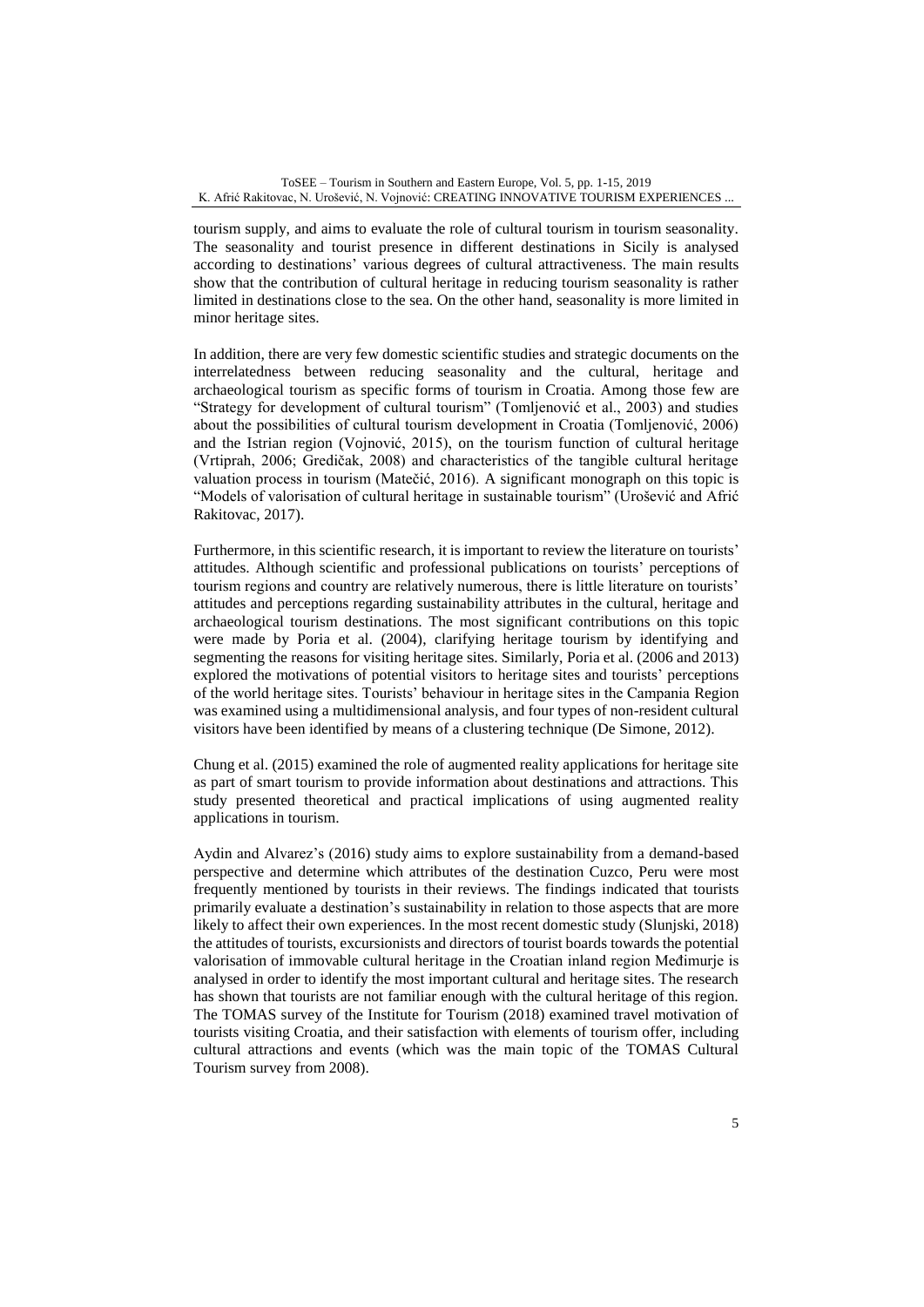Since the current analysis has indicated a lack of researches on tourists' attitudes and motivations regarding sustainability issues in the cultural, creative and archaeological tourism, the authors have developed a hybrid methodological approach, combining qualitative and quantitative methods and interviews with all interested stakeholders (the local community, visitors, experts). The research included workshops with all key stakeholders, whose main purpose was to define the current situation, the main problems and development priorities. Interviews and focus groups with experts were supplemented by a local community survey and questionnaires for tourists, in which the attitudes towards the key attractions and development resources were explored, as well as the most appropriate models for developing sustainable tourism.

# **2. THE POTENTIALS OF VALORISING ARCHAEOLOGICAL LANDSCAPE IN VRSAR MUNICIPALITY – AN ANALYSIS OF TOURISTS' MOTIVATIONS AND PREFERENCES**

### **2.1. Research methodology**

The aim of the empirical research was to analyse the attitudes of tourists in the Vrsar municipality regarding the different aspects of tourism development related with the aims of the scientific project "The Archaeological Landscape in Sustainable Development of Cultural Tourism in the Vrsar Municipality – ArchaeoCulTour". The research hypotheses were as follows: 1. Specific forms of tourism, such as the cultural, creative and eco-tourism, diversify the tourism supply and extend the tourist season; 2. Sustainable valorization of archaeological heritage creates innovative tourist experiences in the Vrsar municipality.

A comparative analysis of the European and Croatian best practices regarding arhaeological tourism, as well as destination dynamics of the Istria County and the Vrsar municipality, are elaborated in previous research (Afrić Rakitovac, K; Urošević, N; Vojnović, N, 2018). The research was carried out in two phases, in May and July 2018, in the Vrsar municipality and in the near-by town of Rovinj, which could be considered a model of sustainable cultural tourism development. In Rovinj in May 2018 there were 73.797 arrivals and in July 2018 15.225 while in Vrsar there were 24.117 arrivals in May 2018 and in July 2018 52.030 (www.dzs.hr). The data were collected through a direct contact with tourists staying in different types of accommodation.

The research instrument was a questionnaire organised in five parts, consisting of 38 questions. The paper presents the selected questions and answers. The data have been analysed by methods of descriptive analysis and the One-way ANOVA analysis, processed with the SPSS programme 24.0. The characteristics of the sample are presented in following tables.

As indicated in Table 1, the structure of the sample according to gender is mostly balanced.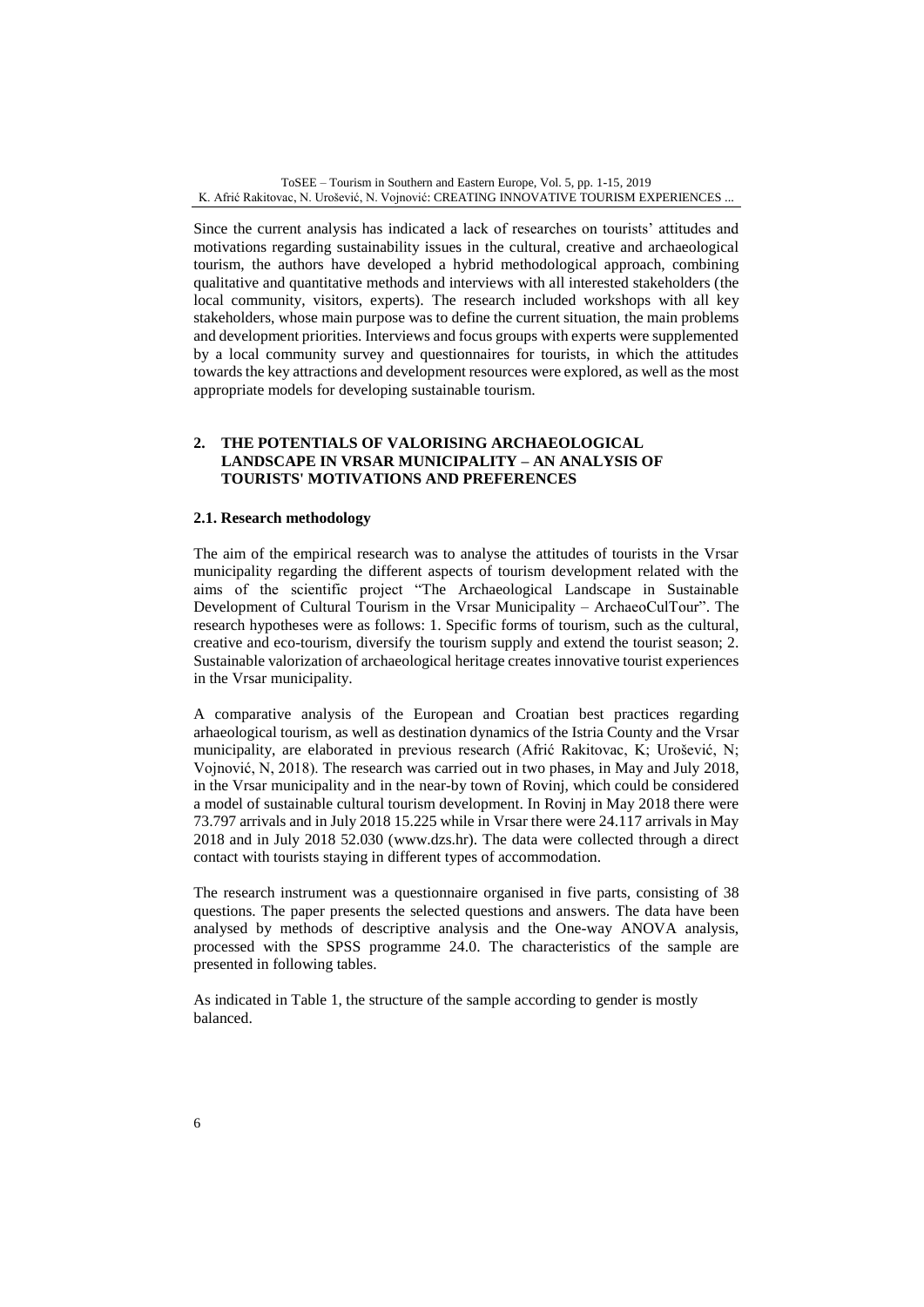ToSEE – Tourism in Southern and Eastern Europe, Vol. 5, pp. 1-15, 2019 K. Afrić Rakitovac, N. Urošević, N. Vojnović: CREATING INNOVATIVE TOURISM EXPERIENCES ...

### Table 1: **Sample structure by gender**

|              | <b>Vrsar Mav</b> |       | Rovinj May |       | <b>Vrsar July</b> |       | Rovinj July |       |
|--------------|------------------|-------|------------|-------|-------------------|-------|-------------|-------|
| Gender       |                  | In %  |            | In %  |                   | In %  |             | In %  |
| Male         | 152              | 50.3  | 61         | 48.0  | 186               | 53.9  | 60          | 51.3  |
| Female       | 150              | 49.7  | 66         | 52.0  | 159               | 46.1  | 57          | 48,7  |
| <b>Total</b> | 302              | 100.0 | 127        | 100.0 | 345               | 100.0 | 117         | 100.0 |

Source: Authors' research

Regarding the age structure, the largest group were those in the age group from 30 to 39, followed by those from 40-49, with an exception in the Vrsar municipality having the largest group of tourists in May from the age group of 40-49, followed by those between 50-59 (Table 2).

|              |     | <b>Vrsar Mav</b> |     | <b>Rovinj May</b> |     | <b>Vrsar July</b> |     | <b>Rovinj July</b> |  |
|--------------|-----|------------------|-----|-------------------|-----|-------------------|-----|--------------------|--|
| Age          |     | In $%$           |     | In $%$            | N   | In $%$            |     | In $%$             |  |
| 18-29        | 31  | 10.3             | 12  | 9.4               | 66  | 19.1              | 12  | 10.3               |  |
| 30-39        | 48  | 15.9             | 38  | 29.9              | 117 | 33.9              | 41  | 35.0               |  |
| 40-49        | 71  | 23.5             | 27  | 21.3              | 97  | 28.1              | 38  | 32.5               |  |
| 50-59        | 66  | 21.9             | 19  | 15.0              | 42  | 12.2              | 19  | 16.2               |  |
| 60 and more  | 86  | 28.5             | 31  | 24.4              | 23  | 6.7               | −   | 6.0                |  |
| <b>Total</b> | 302 | 100.0            | 127 | 100.0             | 345 | 100.0             | 117 | 100.0              |  |

# Table 2: **Sample structure by age**

Source: Authors' research

The structure of the sample regarding the level of education indicated the largest group of examinees with a university degree, followed by those with a secondary school degree. It is interesting to note that more than 60% of the tourists from the sample have at least a university degree (Table 3)

| Level of          | <b>Vrsar May</b> |        |     | <b>Rovinj May</b> |     | <b>Vrsar July</b> |     | <b>Rovinj July</b> |  |
|-------------------|------------------|--------|-----|-------------------|-----|-------------------|-----|--------------------|--|
| education         | N                | In $%$ | N   | In $%$            | N   | In $%$            | N   | In $%$             |  |
| <b>Elementary</b> | 20               | 6.6    | 8   | 6.3               | 10  | 2.9               | 3   | 2.6                |  |
| school            |                  |        |     |                   |     |                   |     |                    |  |
| <b>Secondary</b>  | 108              | 35.8   | 36  | 28.3              | 117 | 33.9              | 41  | 35.0               |  |
| school            |                  |        |     |                   |     |                   |     |                    |  |
| University        | 131              | 43.4   | 60  | 47.2              | 162 | 47.0              | 50  | 42.7               |  |
| Master's          | 43               | 14.2   | 23  | 18.1              | 56  | 16.2              | 23  | 19.7               |  |
| degree            |                  |        |     |                   |     |                   |     |                    |  |
| <b>Total</b>      | 302              | 100.0  | 127 | 100.0             | 345 | 100.0             | 117 | 100.0              |  |

### Table 3: **Sample structure by level of education**

Source: Authors' research

Regarding the actual position in the labour market, the majority of examinees are employed, followed by those who are entrepreneurs, retirees and students (Table 4).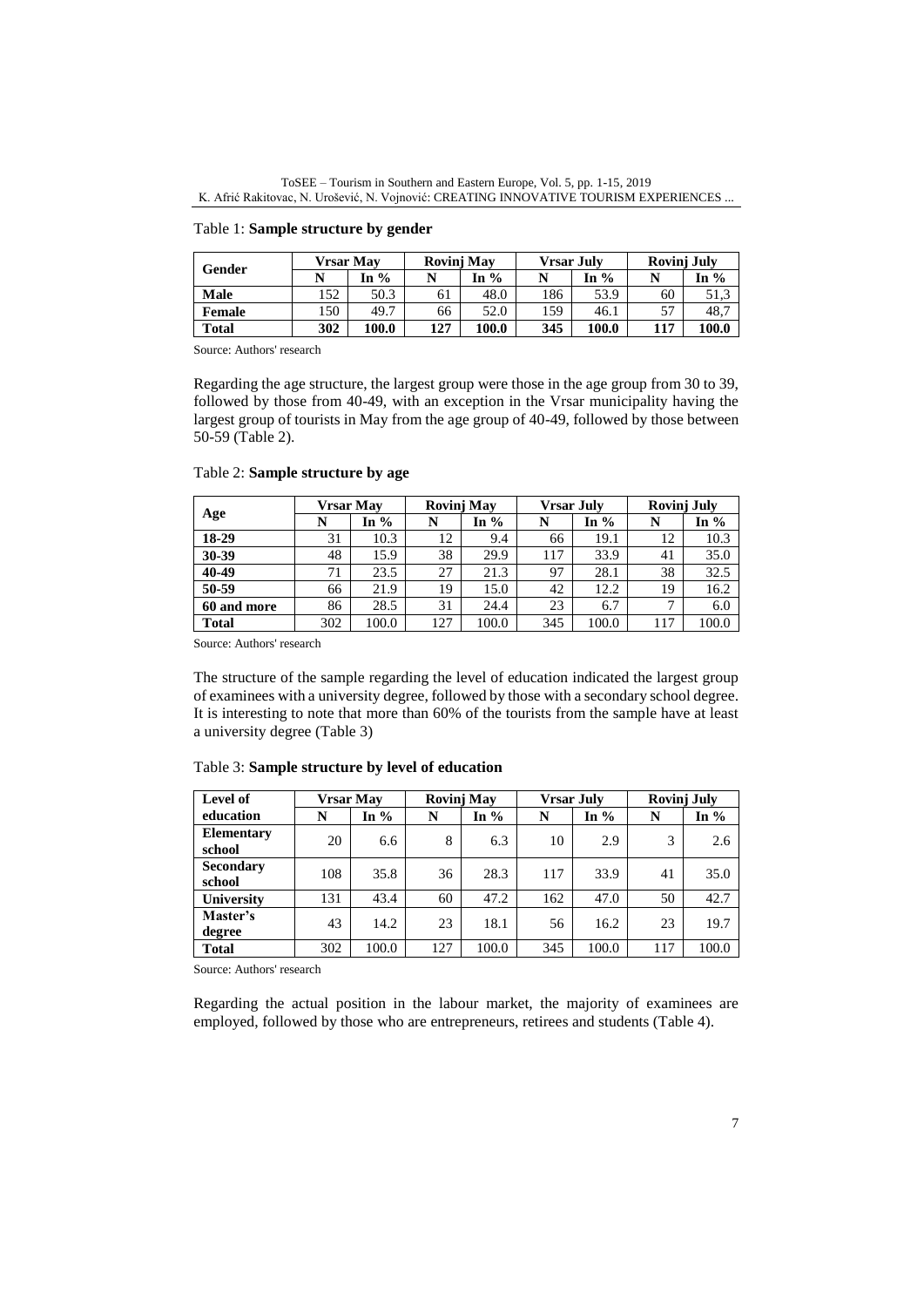| <b>Actual</b>                       |     | <b>Vrsar May</b> | Rovinj May |        |     | <b>Vrsar July</b> | <b>Rovinj July</b> |        |
|-------------------------------------|-----|------------------|------------|--------|-----|-------------------|--------------------|--------|
| position in<br>the labour<br>market | N   | In $%$           | N          | In $%$ | N   | In $\%$           | N                  | In $%$ |
| <b>Employed</b>                     | 160 | 53.0             | 66         | 52.0   | 230 | 66.7              | 65                 | 55.6   |
| <b>Entrepreneur</b>                 | 38  | 12.6             | 21         | 16.5   | 44  | 12.8              | 29                 | 24.8   |
| <b>Student</b>                      | 14  | 4.6              | 6          | 4.7    | 27  | 7.8               | 10                 | 8.5    |
| <b>Retiree</b>                      | 85  | 28.1             | 28         | 22.0   | 28  | 8.1               | 12                 | 10.3   |
| <b>Unemployed</b>                   | 5   | 1.7              | 6          | 4.7    | 16  | 4.6               |                    | 0.9    |
| <b>Total</b>                        | 302 | 100.0            | 127        | 100.0  | 345 | 100.0             | 117                | 100.0  |

Table 4: **Sample structure by the actual position in the labour market**

Regarding the sample structure by the type of accommodation, most tourists interviewed in Vrsar were located in camps (more than 60 %), followed by those who chose hotels and tourist resorts. Those staying in Rovinj are mostly situated in hotels (more than a half), followed by camps (Table 5).

| <b>Options</b>           | <b>Vrsar May</b> |           | <b>Rovinj May</b> |        | <b>Vrsar July</b> |        | Rovinj July |        |
|--------------------------|------------------|-----------|-------------------|--------|-------------------|--------|-------------|--------|
|                          | N                | In $%$    | N                 | In $%$ | N                 | In $%$ | N           | In $%$ |
| Hotel                    | 75               | 24.8      | 65                | 51.2   | 56                | 16.2   | 64          | 54.7   |
| Camp                     | 200              | 66.2      | 45                | 35.4   | 209               | 60.6   | 45          | 38.5   |
| <b>Tourist resort</b>    | 23               | 7.6       | 11                | 8.7    | 62                | 18.0   | 2           | 1.7    |
| Private<br>accommodation | 3                | 1.0       | 3                 | 2.4    | 15                | 4.3    | 5           | 4.3    |
| At friend's              |                  | $\cdot$ 3 | 3                 | 2.4    | 3                 | 0.9    |             | 0.9    |
| <b>Total</b>             | 302              | 100.0     | 127               | 100.0  | 345               | 100.0  | 117         | 100.0  |

Source: Authors' research

#### **2.2. Research results**

In the first group of questions, the tourists were asked to evaluate the significance of the proposed attractions in choosing either Vrsar or Rovinj for their holiday.

As indicated in Table 6, the most attractive factors for the tourists choosing Vrsar were the characteristics of the sea around Vrsar (arithmetic means on Likert's scale 4.59 and 4.37), followed by the weather and climate (4.51 and 4.29), the coast and isles (4.37 and 4.24). In the context of the purpose of the paper, the archaeological site Monte Ricco was expectedly the least important attraction factor (3.28; 3.23). The results were further analysed using the One-way ANOVA analysis. It can be concluded that there are statistically significant differences in answers between tourists coming to Vrsar in May compared to those coming in Vrsar in July, in relation to the following elements of attractiveness: the characteristics of the sea, the weather and the climate, the coast and isles, the natural and cultural vegetation, the parks and landscaped public green areas, and Vrsar's old city centre.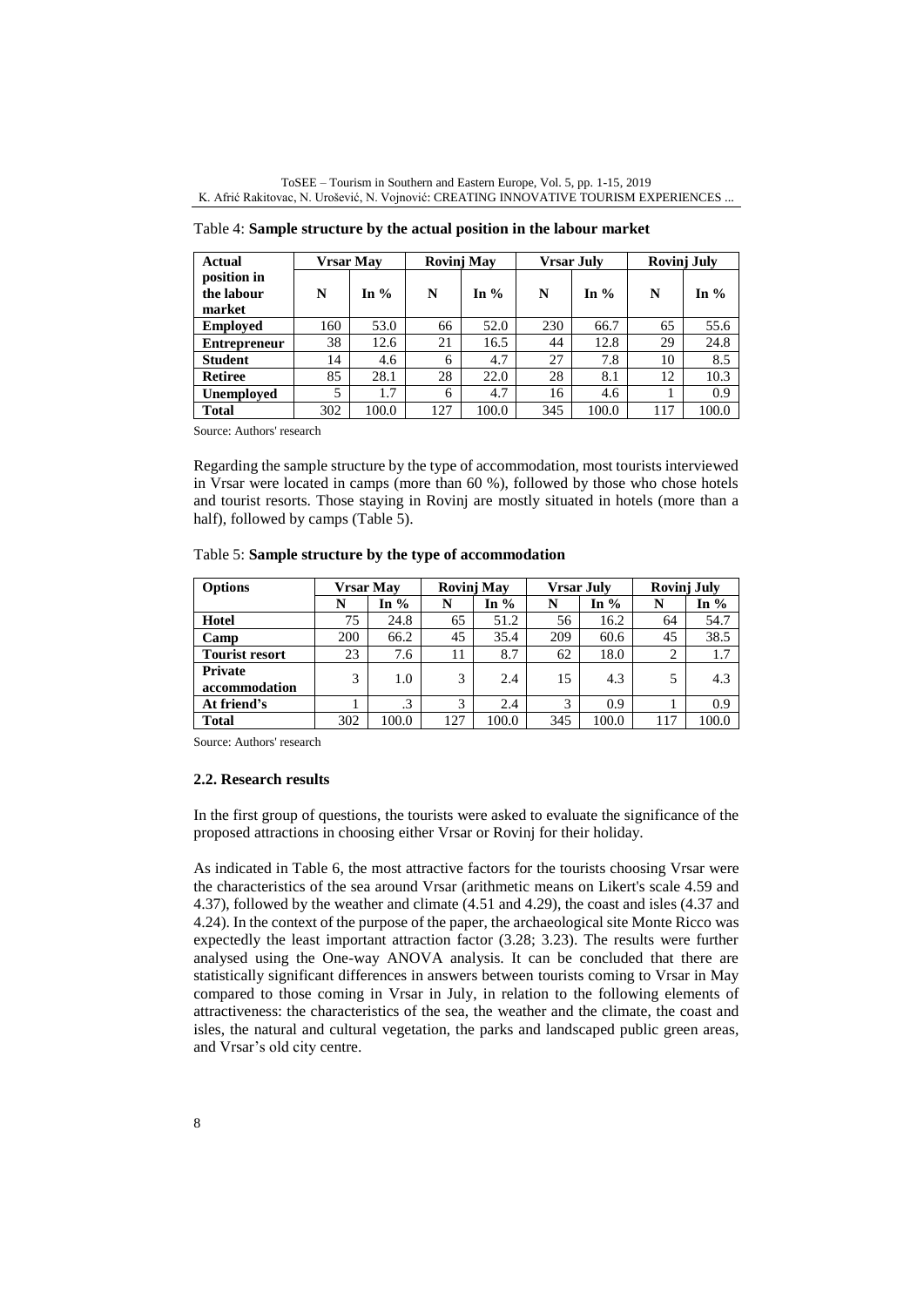| ToSEE – Tourism in Southern and Eastern Europe, Vol. 5, pp. 1-15, 2019                |
|---------------------------------------------------------------------------------------|
| K. Afrić Rakitovac, N. Urošević, N. Vojnović: CREATING INNOVATIVE TOURISM EXPERIENCES |

| <b>Attraction</b>                                                   | <b>Arithmetic mean</b> |                  | $\mathbf{F}(\mathbf{p})$ |  |
|---------------------------------------------------------------------|------------------------|------------------|--------------------------|--|
|                                                                     | <b>May 2018</b>        | <b>July 2018</b> |                          |  |
| Characteristics of the sea around Vrsar                             | 4.59                   | 4.37             | 14.349 (0.000)           |  |
| The weather and the climate                                         | 4.51                   | 4.29             | 15.093 (0.000)           |  |
| The coast and isles                                                 | 4.37                   | 4.24             | 4.857 (0.028)            |  |
| The natural and cultivated vegetation                               | 4.22                   | 3.93             | 19.253 (0.000)           |  |
| The Lim Bay                                                         | 3.94                   | 3.80             | 3.533(0.061)             |  |
| Parks, landscaped public green areas                                | 4.03                   | 3.86             | 6.052(0.014)             |  |
| The Kontija Forest                                                  | 3.66                   | 3.52             | 2.943(0.087)             |  |
| St. Michael's Monastery and Church in<br>Kloštar                    | 3.43                   | 3.29             | 3.094 (0.079)            |  |
| The archaeological site Monte Ricco                                 | 3.28                   | 3.23             | 0.411(0.522)             |  |
| Vrsar's mosaics (the old Neon)                                      | 3.36                   | 3.31             | 0.474(0.492)             |  |
| The Church of St. Mary of the Sea and the<br>ruins of the monastery | 3.42                   | 3.37             | 0.357(0.550)             |  |
| Vrsar's old city centre                                             | 4.04                   | 3.87             | 5.332 (0.021)            |  |
| Dušan Džamonja's Park of Sculptures                                 | 3.38                   | 3.28             | 1.650(0.199)             |  |
| The culinary tradition                                              | 3.87                   | 3.81             | 0.565(0.452)             |  |
| Cultural, sports and entertainment events                           | 3.49                   | 3.74             | 10.413 (0.001)           |  |

Table 6**: Importance of proposed attractions for tourists coming to Vrsar in May and July 2018**

As indicated in Table 7, the most attractive factors for the tourists coming to Rovinj, a nearby city, were the characteristics of the sea around Rovinj (arithmetic means on Likert's scale 4.57 and 4.51), followed by the weather and climate (4.54; 4.51), the coast and isles (4.51; 4.45). In the context of the purpose of the paper, the archaeological sites (Monkodonja) were expectedly the least important attraction factor (3.51; 3.35). The results were further analysed using the One-way ANOVA analysis. It can be concluded that there are statistically significant differences in answers between the tourists visiting Vrsar in May compared to those coming to Rovinj in July, in relation to the following elements of attractiveness: natural and cultivated vegetation; parks, landscaped public green areas; the protected natural sites: *Zlatni rt*, *Palud*, the isles, and the cultural, sports and entertainment events.

# Table 7: **Importance of proposed attractions for tourists coming to Rovinj in May and July 2018**

| <b>Attraction</b>                             |                 | Arithmetic mean  | $\mathbf{F}(\mathbf{p})$ |  |
|-----------------------------------------------|-----------------|------------------|--------------------------|--|
|                                               | <b>May 2018</b> | <b>July 2018</b> |                          |  |
| Characteristics of the sea around Rovini      | 4.57            | 4.51             | 0.371(0.543)             |  |
| The weather and the climate                   | 4.54            | 4.51             | 0.110(0.741)             |  |
| The coast                                     | 4.51            | 4.45             | 0.409(0.523)             |  |
| The natural and cultivated vegetation         | 4.13            | 3.79             | 7.434 (0.007)            |  |
| The Lim Bay                                   | 3.69            | 3.46             | 3.081(0.080)             |  |
| Parks, landscaped public green areas          | 4.00            | 3.73             | 5.170 (0.024)            |  |
| Protected nature: Zlatni rt, Palud, the isles | 4.02            | 3.52             | 16.586 (0.000)           |  |
| Rovinj's old city centre                      | 4.28            | 4.33             | 0.353(0.553)             |  |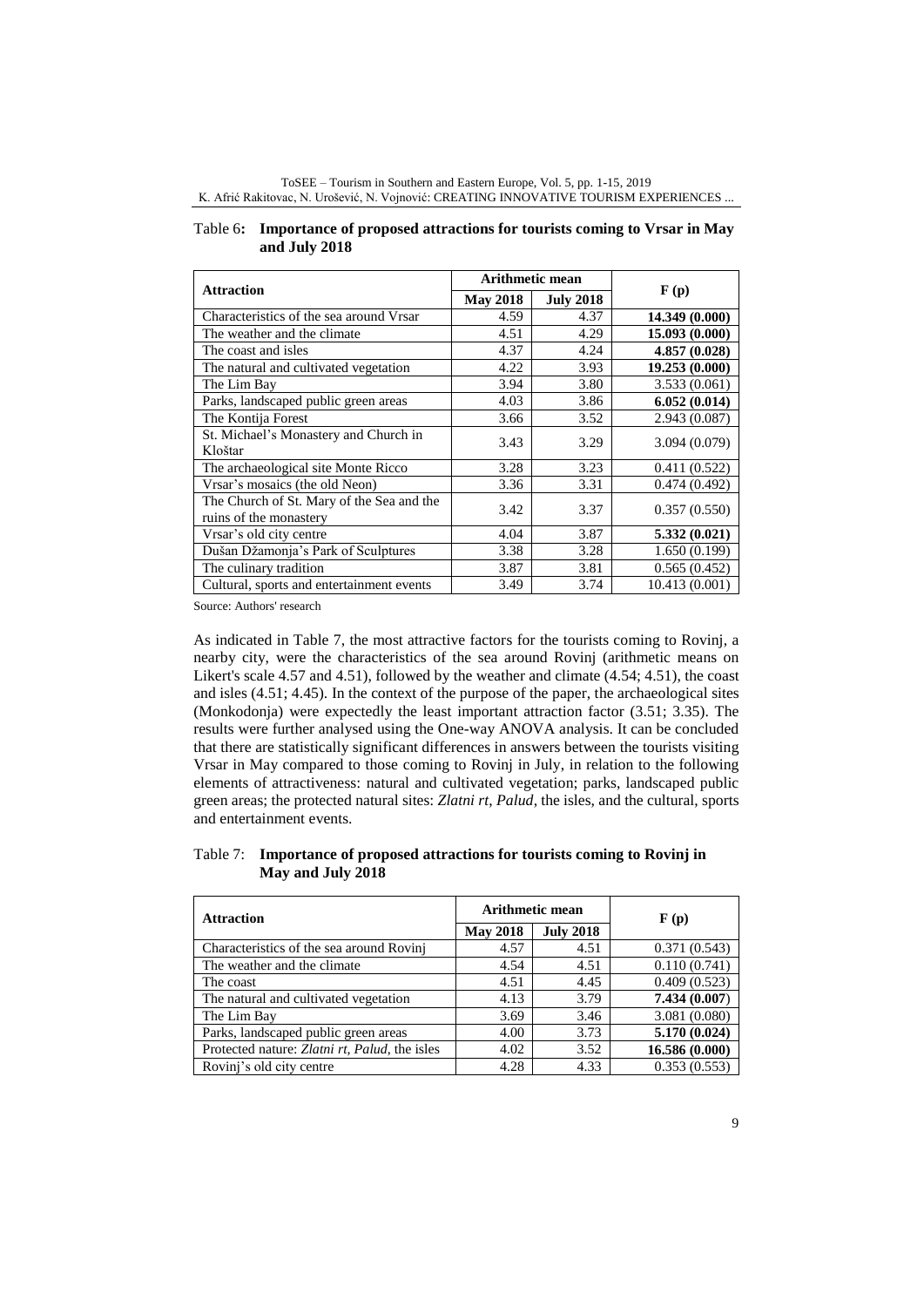| <b>Attraction</b>                         | <b>Arithmetic mean</b> |                  | $\mathbf{F}(\mathbf{p})$ |  |
|-------------------------------------------|------------------------|------------------|--------------------------|--|
|                                           | <b>May 2018</b>        | <b>July 2018</b> |                          |  |
| Church monuments                          | 3.69                   | 3.69             | 0.004(0.951)             |  |
| Archaeological sites (Monkodonja)         | 3.51                   | 3.35             | 1.711(0.192)             |  |
| The culinary tradition                    | 3.95                   | 3.99             | 0.115(0.735)             |  |
| Cultural, sports and entertainment events | 3.74                   | 3.41             | 7.137 (0.008)            |  |

ToSEE – Tourism in Southern and Eastern Europe, Vol. 5, pp. 1-15, 2019 K. Afrić Rakitovac, N. Urošević, N. Vojnović: CREATING INNOVATIVE TOURISM EXPERIENCES ...

The following questions were related to the tourists' activities in the destination. As indicated in Table 8, the most frequent activity of tourists visiting Vrsar is related to swimming and other recreational activities in the sea and by the sea (4.33; 4.54), followed by visiting restaurants and walking the landscaped walkways. The least frequent activities are related to participating in the local community's activities, visiting archaeological sites, attending cultural events and sightseeing. The results were further analysed using the One-way ANOVA analysis. It can be concluded that there are statistically significant differences in answers between the tourists coming to Vrsar in May compared to those coming in Vrsar in July, in relation to the following activities: visiting restaurants and attending cultural events.

| <b>Attraction</b>                                                         | <b>Arithmetic mean</b> |                  |                |
|---------------------------------------------------------------------------|------------------------|------------------|----------------|
|                                                                           | <b>May 2018</b>        | <b>July 2018</b> | F(p)           |
| Swimming and other recreational activities<br>in the sea and by the sea   | 4.33                   | 4.54             | 12.261 (0.000) |
| Visiting and staying in protected natural<br>areas (the Lim Bay, Kontija) | 3.76                   | 3.79             | 0.112(0.738)   |
| Cycling                                                                   | 3.65                   | 3.54             | 1.469(0.226)   |
| Visiting restaurants                                                      | 4.12                   | 3.90             | 10.425(0.001)  |
| Sightseeing                                                               | 3.37                   | 3.50             | 2.862(0.091)   |
| Visiting archaeological sites                                             | 3.36                   | 3.21             | 2.285(0.131)   |
| Attending cultural events                                                 | 3.37                   | 3.50             | 6.771(0.009)   |
| Attending entertainment and sport events                                  | 3.42                   | 3.63             | 1.241 (0.266)  |
| Participating in the local community's<br>activities                      | 3.33                   | 3.42             | 2.247(0.134)   |
| Walking the landscaped walkways                                           | 4.02                   | 3.92             | 2.850(0.092)   |
| New experiences and adventures                                            | 3.94                   | 3.82             | 3.033 (0.082)  |

Table 8**: Tourists' activities in Vrsar, May and July 2018**

Source: Authors' research

As indicated in Table 9, the most frequent activity of tourists visiting Rovinj is related to swimming and other recreational activities in the sea and by the sea (4,42; 4.39), followed by visiting restaurants and walking the landscaped walkways. The least frequent activities are related to participating in the local community's activities, attending cultural events and sightseeing. The results were further analysed using the One-way ANOVA analysis. It can be concluded that there are statistically significant differences in answers between the tourists coming to Rovinj in May compared to those coming in July, in relation to the following activities: attending entertainment and sports events, participating in the local community's activities, walking the landscaped walkways, visiting archaeological sites and attending cultural events.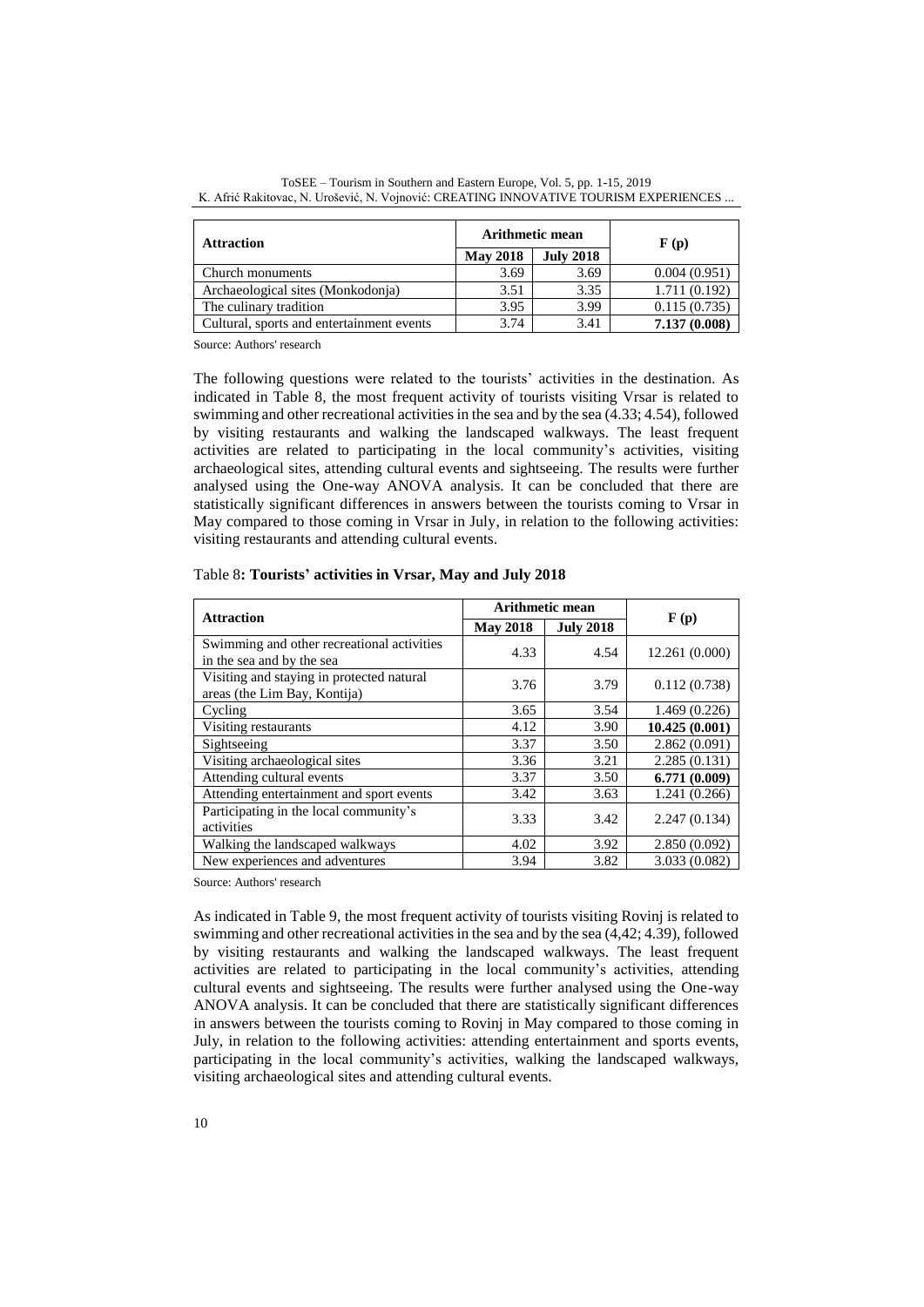| <b>Activity</b>                                                         | Arithmetic mean |      | $\mathbf{F}(\mathbf{p})$ |  |
|-------------------------------------------------------------------------|-----------------|------|--------------------------|--|
| Swimming and other recreational activities<br>in the sea and by the sea | 4.42            | 4.39 | 0.069(0.793)             |  |
| Visiting and staying in protected natural<br>areas (Lim Bay, Kontija)   | 4.10            | 3.91 | 2.847(0.093)             |  |
| Cycling                                                                 | 3.97            | 3.97 | 0.002(0.965)             |  |
| Visiting restaurants                                                    | 4.15            | 4.21 | 0.360(0.549)             |  |
| Sightseeing                                                             | 3.89            | 3.97 | 0.545(0.461)             |  |
| Attending cultural events                                               | 3.65            | 3.68 | 0.035(0.852)             |  |
| Attending entertainment and sports events                               | 3.71            | 3.54 | 1.965(0.002)             |  |
| Participating in the local community's<br>activities                    | 3.65            | 3.40 | 4.448 (0.036)            |  |
| Walking the landscaped walkways                                         | 4.19            | 3.86 | 9.942 (0.002)            |  |
| New experiences and adventures                                          | 4.03            | 3.91 | 0.888(0.347)             |  |

Table 9: **Tourists' activities in Rovinj, May and July 2018**

The next questions were related to the tourists' interests regarding archaeological heritage. When asked about their interest to explore the local archaeological heritage, it is interesting to note that more than a half of them express their interest (Table 10.

|  |  | Table 10: Tourist's interest in exploring the local archaeological heritage |  |
|--|--|-----------------------------------------------------------------------------|--|
|  |  |                                                                             |  |

| <b>Answers</b> | Vrsar Mav |            | <b>Rovinj May</b> |            | Vrsar Julv |            | Rovinj July |            |
|----------------|-----------|------------|-------------------|------------|------------|------------|-------------|------------|
|                | N         | $\%$<br>In | N                 | $\%$<br>In |            | $\%$<br>In |             | $\%$<br>In |
| <b>YES</b>     | 169       | 56.0       | 72                | 56.7       | 194        | 56.2       | 54          | 46.2       |
| No             | 133       | 44.0       | 55                | 43.3       | 151        | 43.8       | 63          | 53.8       |
| <b>Total</b>   | 302       | 100.0      | 127               | 100.0      | 345        | 100.0      | 117         | 100.0      |

Source: Authors' research

In the next questions, the tourists which expressed their interest in exploring the local archaeological heritage were asked about a potential activity they would be interested in, and they were asked if they were willing to pay for it. As indicated in Table 11, for the tourists visiting Vrsar, the best way to do this is through cultural routes or archaeological parks, followed by events – living history programmes, interpretation centres and museums, and through interactive workshops. Approximately three-quarters of tourists are ready to pay for such a creative, innovative experience.

Table 11: **Preferred ways of exploring archaeological heritage for tourists visiting Vrsar**

|                                  |    | Mav                |        | July |                    |        |  |
|----------------------------------|----|--------------------|--------|------|--------------------|--------|--|
| <b>Activity</b>                  |    | Willingness to pay |        |      | Willingness to pay |        |  |
|                                  | N  | N                  | In $%$ | N    | N                  | In $%$ |  |
| Through interactive<br>workshops | 56 | 45                 | 80.3   | 92   | 76                 | 82.6   |  |
| Archaeological parks             | 86 | 66                 | 76.7   | 123  | 96                 | 78.0   |  |
| Cultural routes                  | 97 | 59                 | 60.8   | 117  | 84                 | 71.7   |  |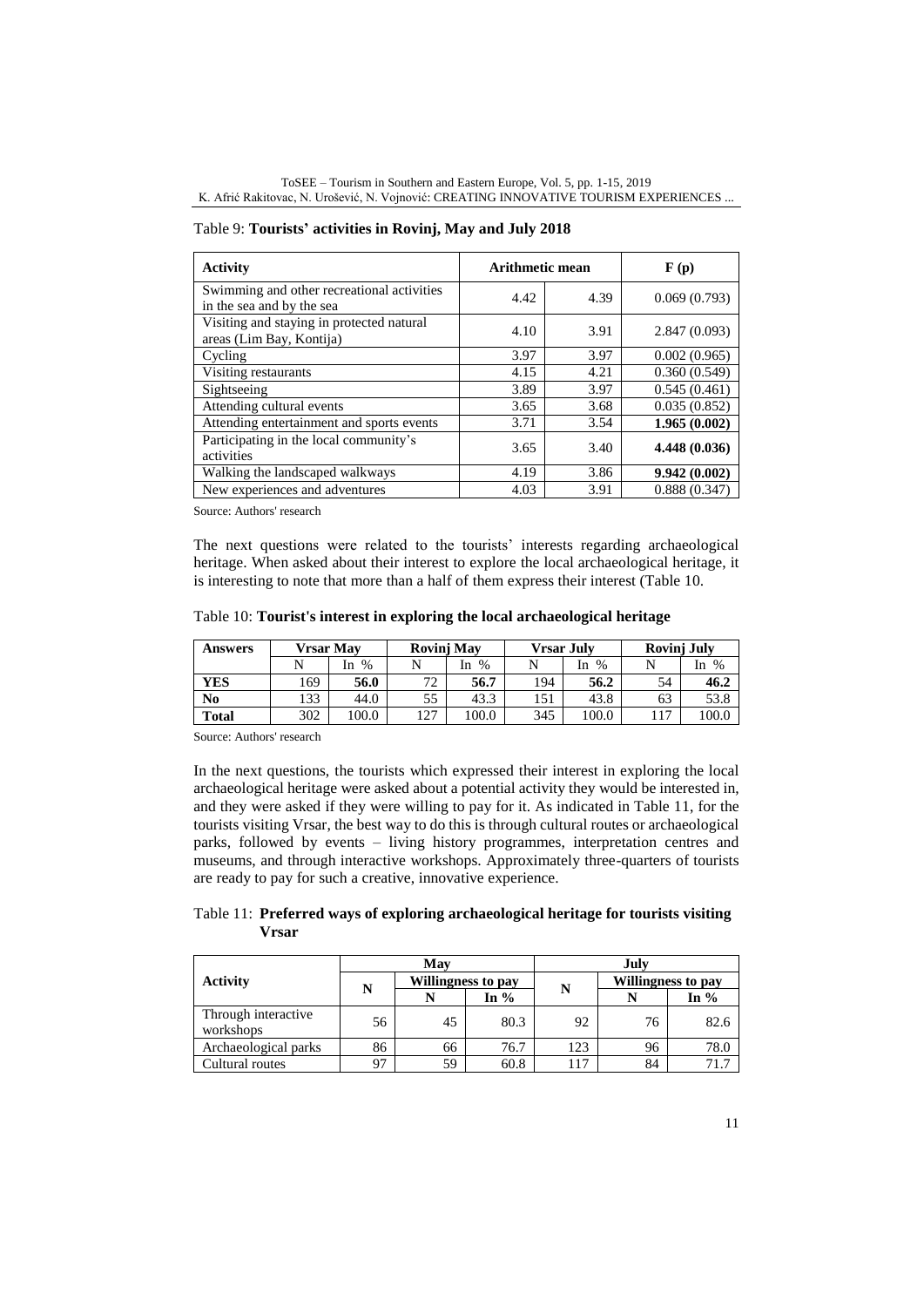|                                       |    | May |                    | July |                    |        |  |
|---------------------------------------|----|-----|--------------------|------|--------------------|--------|--|
| <b>Activity</b>                       | N  |     | Willingness to pay |      | Willingness to pay |        |  |
|                                       |    |     | In $%$             | N    |                    | In $%$ |  |
| Interpretational<br>centres/museums   | 70 | 54  | 77.1               | 101  | 80                 | 79.2   |  |
| Events – living history<br>programmes | 76 | 47  | 61.8               | 101  | 72                 | 71.3   |  |

ToSEE – Tourism in Southern and Eastern Europe, Vol. 5, pp. 1-15, 2019 K. Afrić Rakitovac, N. Urošević, N. Vojnović: CREATING INNOVATIVE TOURISM EXPERIENCES ...

As indicated in Table 12, for the tourists visiting Rovinj, the best way of exploring archaeological sites is through cultural routes or archaeological parks. As indicated in Table 12, for the tourists visiting Rovinj, the best way to do so is through cultural routes and archaeological parks, followed by interpretation centres and museums, events – living history programmes, and through interactive workshops. Approximately 80% of tourists are ready to pay for such a service.

Table 12: **Preferred ways of exploring archaeological heritage for tourists visiting Rovinj**

|                                       |    | May |                    | July |                    |        |  |
|---------------------------------------|----|-----|--------------------|------|--------------------|--------|--|
| <b>Activity</b>                       | N  |     | Willingness to pay |      | Willingness to pay |        |  |
|                                       |    | N   | In $%$             | N    | N                  | In $%$ |  |
| Through interactive<br>workshops      | 35 | 17  | 48.6               | 39   | 30                 | 76.9   |  |
| Archaeological parks                  | 46 | 32  | 69.5               | 43   | 33                 | 76.7   |  |
| Cultural routes                       | 46 | 39  | 84.7               | 46   | 35                 | 76.1   |  |
| Interpretational<br>centres/museums   | 42 | 29  | 69.0               | 38   | 32                 | 84.2   |  |
| Events – living history<br>programmes | 41 | 21  | 51.2               | 35   | 29                 | 82.9   |  |

Source: Authors' research

In addition, the tourists were asked about their intention to visit a cultural attraction or event during their stay in Istria. As indicated in Table 13 approximately one third of them intend to visit a cultural attraction or event.

Table 13: **Tourists' interest in visiting a cultural attraction or event**

|                | Vrsar Mav |       | <b>Rovini May</b> |      | <b>Vrsar July</b> |       | <b>Rovinj July</b> |       |
|----------------|-----------|-------|-------------------|------|-------------------|-------|--------------------|-------|
| <b>Answers</b> |           | In %  |                   | In % |                   | In %  |                    | In %  |
| <b>YES</b>     | 135       | 44.7  | 49                | 38.6 | 126               | 36.5  | 39                 | 33.3  |
| N <sub>O</sub> | 87ء       | 55.3  | 78                | 61.4 | 219               | 63.5  | 78                 | 66.7  |
| <b>TOTAL</b>   | 302       | 100.0 | 1つワ               | 00.0 | 345               | 100.0 | 1 <sub>7</sub>     | 100.0 |

Source: Authors' research

The last question was related only to tourists staying in Rovinj. When asked about their interest to explore the cultural and archaeological heritage in near-by towns like Vrsar, more than a half expressed their interest to do so (Table 14).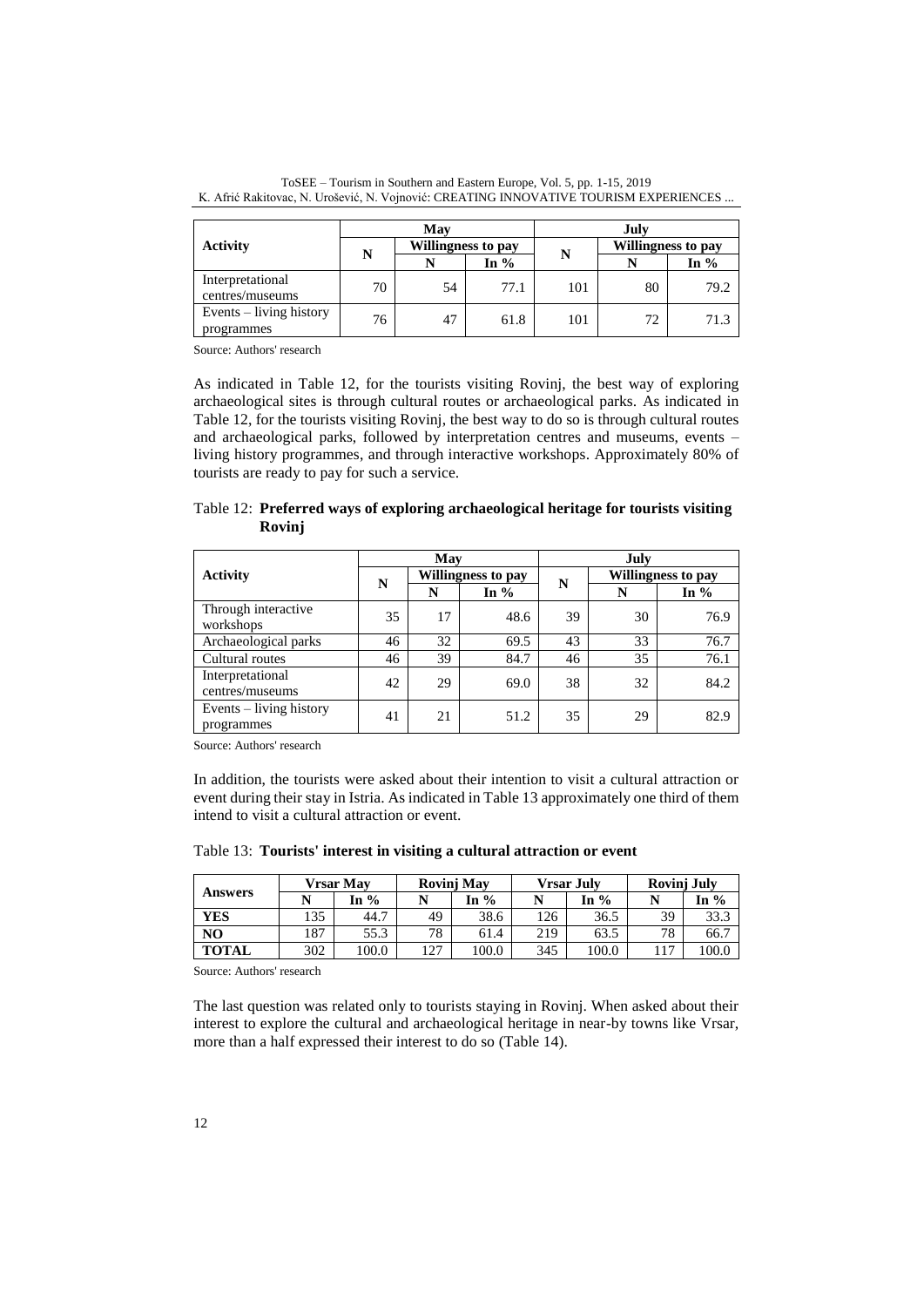ToSEE – Tourism in Southern and Eastern Europe, Vol. 5, pp. 1-15, 2019 K. Afrić Rakitovac, N. Urošević, N. Vojnović: CREATING INNOVATIVE TOURISM EXPERIENCES ...

Table 14: **Tourists' interest to explore the cultural and archaeological heritage in near-by towns like Vrsar**

|                |                       | <b>Rovinj May</b> | <b>Rovinj July</b> |        |  |  |
|----------------|-----------------------|-------------------|--------------------|--------|--|--|
| Answer         |                       | In $%$            |                    | In $%$ |  |  |
| <b>YES</b>     | 66                    | 52.0              | ΟI                 | . ، ۱  |  |  |
| N <sub>O</sub> | 01                    | 48.0              | эb                 |        |  |  |
| <b>TOTAL</b>   | 107<br>$\overline{1}$ | 100.0             | 17                 |        |  |  |

The research results are comparable with the TOMAS 2017 survey (2018) of the Institute for Tourism, in which "rest and recreation – passive recreation" (54.9%) was the dominant motivation for travelling to Croatia. On the other hand, it is obvious that our respondents' preferences are to enjoy the preserved nature, regardless of the season: although the authors assumed that the tourists who visit Vrsar/Rovinj in May could be 'cultural tourists', their motivation and preferences are very similar to the tourists' arriving in July. Although tourists are mostly interested in rest, recreation and enjoyment in nature (which could be connected to ecotourism), when asked if they were interested in exploring the local archaeological heritage, more than a half of them answered positively. For the majority of respondents, the best way of exploring archaeological sites is through cultural routes or archaeological parks, followed by events – living history programmes, interpretation centres and museums, and through interactive workshops. Approximately three-quarters of tourists are ready to pay for such a service.

# **CONCLUSION**

The research has confirmed that the tourists visiting Vrsar and Rovinj are mostly motivated by a possibility to rest and recreate in the preserved nature. Although only a third of them could be defined as 'cultural tourists' – since they planned a visit to cultural attraction/manifestation during their stay, more than a half of them are interested to attend organized activities related to the local archaeological heritage, mostly through cultural routes and archaeological parks and, even more importantly, most of them are willing to pay for such an experience. This means that tourists are not well informed about the local cultural heritage and the possibilities of experiencing it through innovative products of creative and archaeological tourism. The obtained results confirm the potentials of proper valorisation of archaeological heritage through sustainable tourism in order to create innovative tourism experiences as a way of extending the tourist season in the observed tourism destination. The research hypotheses, i.e. that specific forms of tourism, such as the cultural, creative and eco-tourism, diversify the tourism supply and extend the tourist season; and that the sustainable valorisation of archaeological heritage creates innovative tourist experiences in the Vrsar municipality, have been partially confirmed.

The results presented in this paper have confimed the results of the previous two research phases, related to the experts' attitudes and the local community survey, both oriented towards considering the current tourism development trends in the observed municipality and its developement potentials. All key stakeholders agree that the main sustainability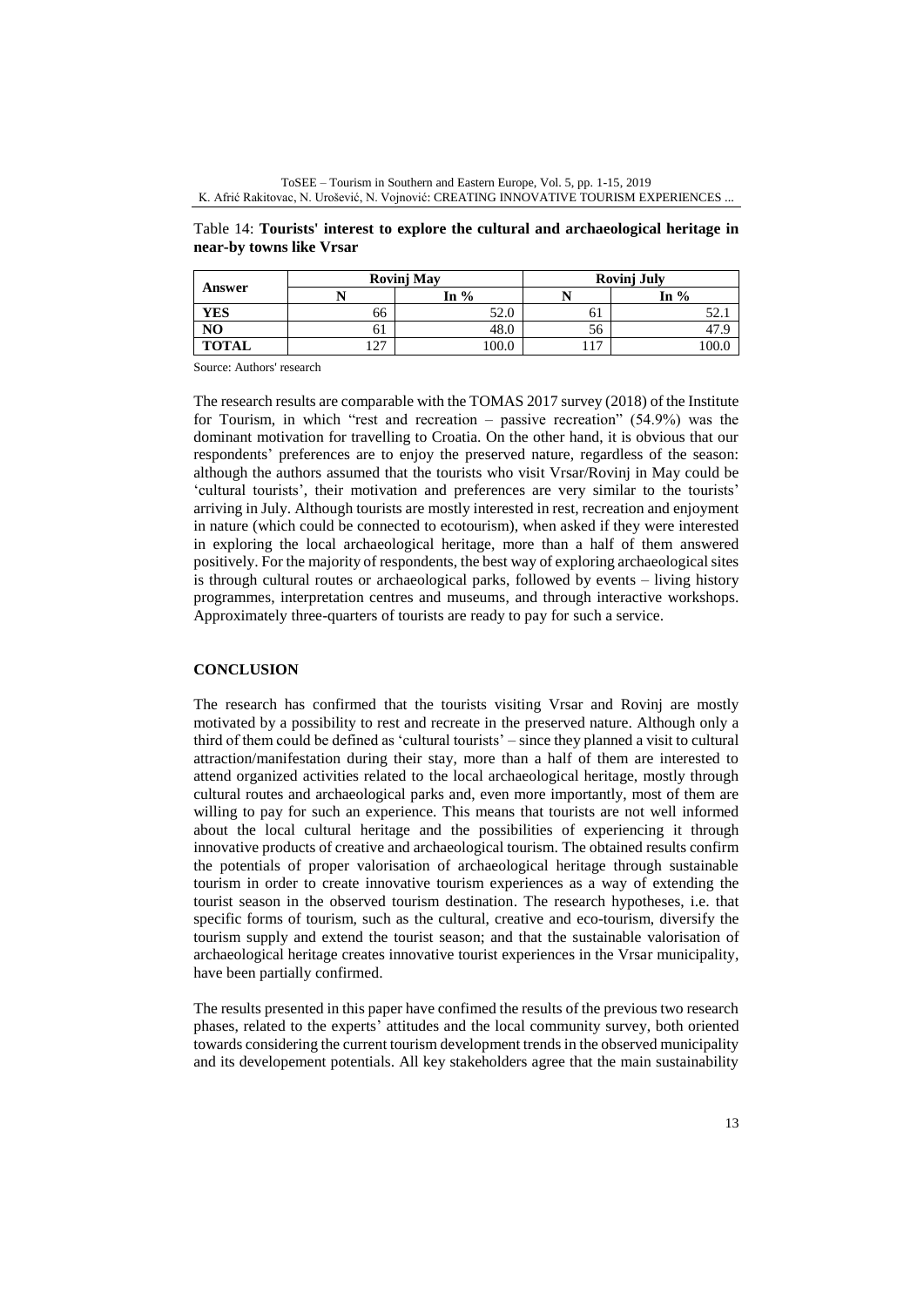issues in the Vrsar municipality, i.e. high seasonality, mass tourism, infrastructure problems, could be resolved through sustainable valorisation of the local cultural and natural resources by creating innovative tourism expriences.

### **ACKNOWLEDGEMENT**

This work has been supported in part by Croatian Science Foundation under the project PAR-2017-02-1.

#### **REFERENCES**

- Afrić Rakitovac, K., Urošević, N., Vojnović (2018), "Project ArchaeoCulTour: Innovative Valorization of Archaeological Heritage in Istria County Through Sustainable Cultural and Creative Tourism", in: V. Katsoni and M. Segarra-Oña (eds.), *Smart Tourism as a Driver for Culture and Sustainability*, Springer Proceedings in Business and Economics, pp. 61-77.
- Aydin, B. and Alvarez, M.D. (2016), "English-speaking tourists' evaluation of sustainability attributes in cultural tourism destinations: The case of Cusco", *Teorija in Praksa*, Vol. 53, No. 4, pp. 942-958.
- Bar-On, R. R. (1999), "The Measurement of Seasonality and its Economic Impacts", *Tourism Economics*, Vol. 5, No. 4, pp. 437-458. doi:10.1177/135481669900500409
- Baum, T. and Lundtorp, S. (2001), "Seasonality in Tourism: An Introduction", Baum, T. and Lundtorp, S. (eds.), *Seasonality in tourism*, Pergamon, London and Amsterdam, pp. 1-4.
- Buršić-Matijašić, K., Matijašić, R. (2017), "Management of Archaeological Heritage in Istria County", in: Afrić Rakitovac, Urošević (eds.), *Models of Valorisation of Cultural Heritage in Sustainable Tourism*, Pula.
- Butler, R.W. (2001), "Seasonality in Tourism: Issues and Implications", Baum, T. and Lundtorp, S. (eds.), *Seasonality in tourism*, Pergamon, London and Amsterdam, pp. 5-21.
- Chung, J.Y. (2009), "Seasonality in tourism: A review", *e-Review of Tourism Research (eRTR)*, Vol. 7, No. 5, pp. 82-96.
- Chung, N., Han, H., Joun, Y. (2015), "Tourists' intention to visit a destination: The role of augmented reality (AR) application for a heritage site", *Computers in Human Behavior*, Vol. 50, pp. 588-599. doi.org/10.1016/j.chb.2015.02.068
- Cisneros-Martínez, J.D. and Antonio Fernández-Morales, A. (2013), "Cultural tourism as tourist segment for reducing seasonality in a coastal area: the case study of Andalusia", *Current Issues in Tourism*, Vol. 18, No. 8, pp. 1-20. doi: 10.1080/13683500.2013.861810
- Croatian Government (2013), *Tourism Development Strategy of Croatia by 2020*, Zagreb.
- Cuccia, T. and Rizzo, I. (2011), "Tourism seasonality in cultural destinations: Empirical evidence from Sicily", *Tourism Management*, Vol. 32, No. 3, pp.589-595. doi: 10.1016/j.tourman.2010.05.008
- Curić Z., Glamuzina N., Opačić V.T. (2012), "Contemporary Issues in the Regional Development of Tourism in Croatia", *Hrvatski geografski glasnik*, Vol. 74, No. 1, pp. 19-40.
	- doi.org/10.21861/HGG.2012.74.01.02
- Čavlek, N., Bartoluci, M., Kesar, O., Čižmar, S., Hendija, Z. (2010), "Contribution to Croatia's new tourism policy framework", *Acta turistica*, Vol 22., No 2, pp. 131-252.
- De Simone, E. (2012), Non-residents' attitudes towards heritage: exploring tourist typologies by cultural consumption, *Acta turistica*, Vol. 24, No. 2, pp.177-208.
- Gredičak, T. (2008), "The tourism function of cultural heritage", *Acta turistica nova*, Vol. 2, No. 2, pp. 205- 234.
- Institut for Tourism (2018), *TOMAS 2017: stavovi i potrošnja turista u Hrvatskoj*, Institut za turizam, Zagreb. Jang, S. (2004), "Mitigating tourism seasonality A Quantitative approach", *Annals of Tourism Research*, Vol. 31, No. 4, pp. 819-836. doi: 10.1016/j.annals.2004.02.007
- Klarin, T. (2018), "Assumptions for a successful implementation of the concept of sustainable tourism development: example of urban destinations of the Republic of Croatia", *Acta turistica*, Vol. 30, No. 1, pp. 43-85.
	- doi: doi.org/10.22598/at/2018.30.1.43
- Kožić, I. (2013), "The seasonality in tourism in Croatia", *Ekonomski vjesnik*, Vol. XXVI, No. 2. pp. 470-480.